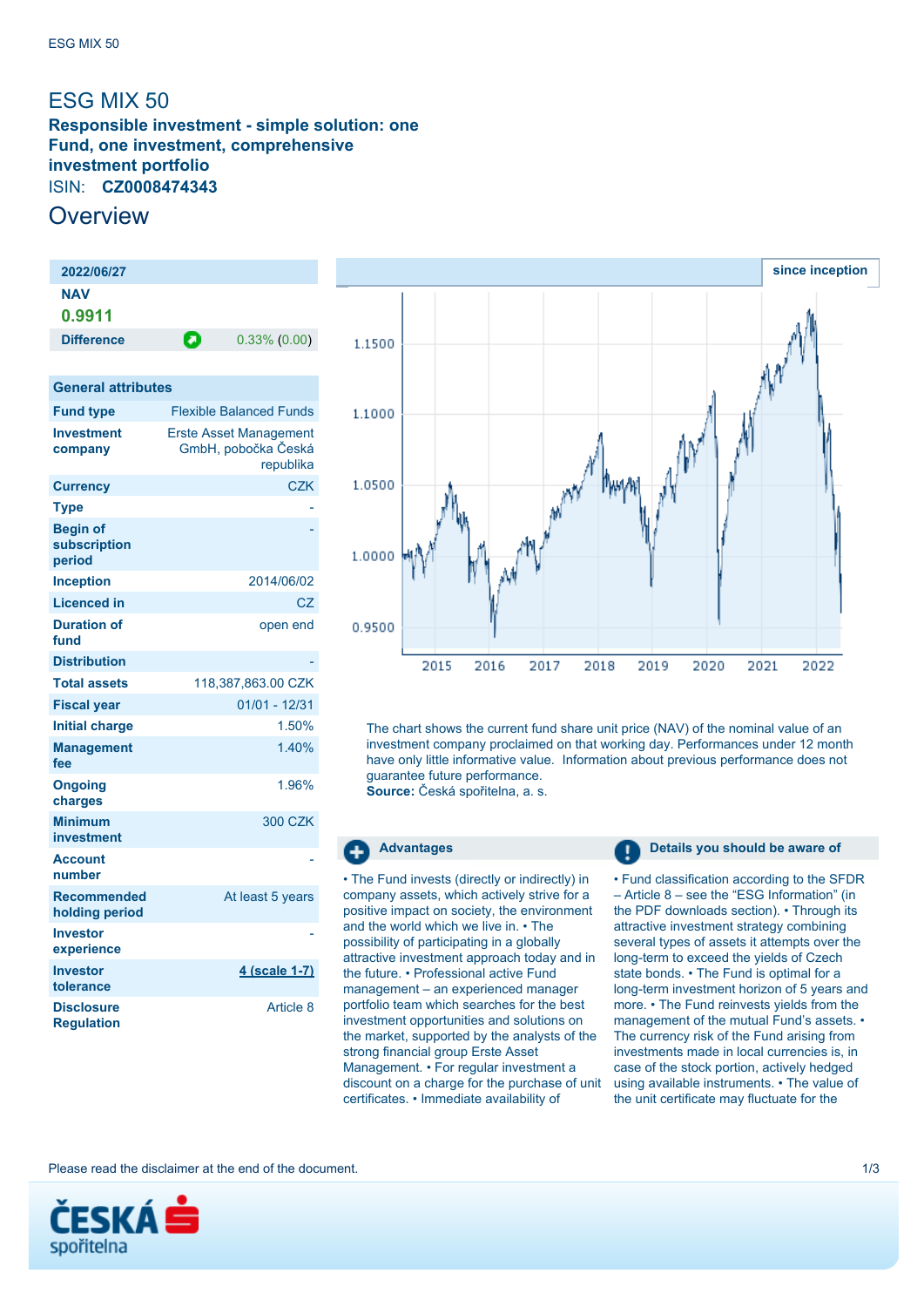invested assets (usually within a week). duration of the investment, and therefore the return on the original invested amount is not guaranteed.

### **Performance goal and investment strategy**

Balanced fund ESG Mix 50 – responsible investment means a comprehensive investment portfolio which is actively mindful of the policy of sustainable economic development and environmental protection, social principles and the principles of sustainable management. So the Fund's portfolio manager actively searches for attractive and long-term stable investment opportunities in the securities of issuers mindful of social, ethical and environmental aspects. The Fund optimally distributes funds into several types of assets and is suitable for experienced and yield-oriented investors, who are looking in a long-term investment higher return horizon through investment within one Fund. However, they are also willing to accept any increased fluctuation of the value of their investments for their duration. The share of dynamic assets – stock in the Fund, which is about 50% in the long-term, offers very interesting room for a return. The conservative part, represented above all by a broad spectrum of bonds, provides the Fund with stability and balances out the portfolio risk. By maintaining the recommended investment horizon, this investment can offer you an attractive return.

| <b>Performance (2022/06/23)</b>      |  |                            |                      |                          |                   |                           |                                           |
|--------------------------------------|--|----------------------------|----------------------|--------------------------|-------------------|---------------------------|-------------------------------------------|
| <b>Period YTD</b>                    |  | 6m                         | 1Y<br>$(\% p)$<br>a) | <b>3Y</b><br>(% p)<br>a) | 5Y<br>(% p)<br>a) | <b>10Y</b><br>(% p)<br>a) | since<br>inc.<br>$(% \mathbf{a})$ (% p a) |
| <b>Perf</b>                          |  | $-16.34$ $-16.03$ $-14.51$ |                      | $-3.11$                  | $-1.37$           |                           | $-0.32$                                   |
|                                      |  |                            |                      |                          |                   |                           |                                           |
| Annual performance in % (2022/06/23) |  |                            |                      |                          |                   |                           |                                           |
| <b>Period</b>                        |  | 2017                       | 2018                 | 2019                     |                   | 2020                      | 2021                                      |
| Perf                                 |  | 6.21                       | $-7.94$              | 11.25                    |                   | 2.30                      | 3.91                                      |



| Top holdings (2022/05/31) |                                |                 |       |
|---------------------------|--------------------------------|-----------------|-------|
| <b>ISIN</b>               | <b>Name</b>                    | <b>Currency</b> | %FA   |
| CZ0008474863              | <b>FOND STATNICH DLUHOPISU</b> | ٠               | 17.61 |
| CZ0001005243              | GOVERNMENT BOND 2 10/13/33     | ۰               | 5.05  |
| AT0000A28E62              | FRSTE RESPNSBL ST GL-FUR D02   | ٠               | 4.78  |
| LU0336683767              | DPAM L-BOND GOV SUS HGED-F     | ۰               | 4.52  |
| LU2257979513              | MANDARINE GLOBL TRAN-IFURA     |                 | 3.93  |
| AT0000A28F21              | ERSTE RESP BD EM CRP-EUR D02   |                 | 3.81  |
| LU0602539354              | NORDEA 1 EMRG STARS EQ-BIUSD   |                 | 3.70  |
| AT0000A2DY26              | ERSTE RES BD GL HY-D02 EUR A   |                 | 2.88  |
| IE00BYZHYX44              | AEGON GLB SUST EQTY-C-EUR-A    | ٠               | 2.87  |
| AT0000A28E39              | ERSTE RESP BD EUR CO-EUR DO2   |                 | 2.80  |

| Percentage asset types (2022/05/31) |                            |  |  |  |
|-------------------------------------|----------------------------|--|--|--|
|                                     | 48.36 % Equity Markets     |  |  |  |
|                                     | 39.09 % Bonds Markets      |  |  |  |
|                                     | 12.55 % Money Markets      |  |  |  |
|                                     | 0.00 % Alternative Markets |  |  |  |
|                                     | 0.00 % Equity Futures      |  |  |  |

Please read the disclaimer at the end of the document. 2/3